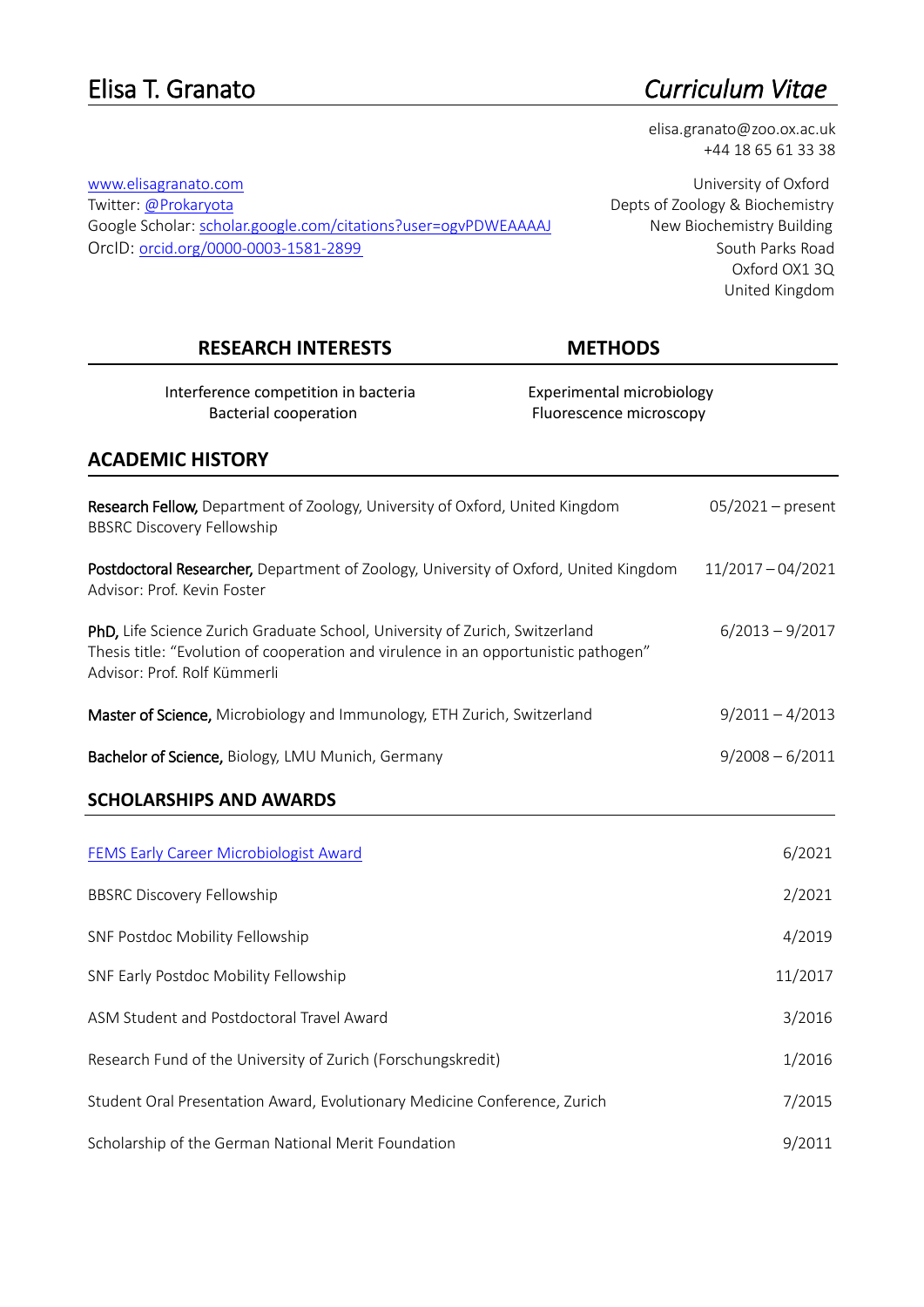# **INVITED CONFERENCE PRESENTATIONS**

| Invited presentation<br>Microbiology Society Focus Meeting "Evolution", Manchester, United Kingdom (upcoming)                    | 11/2022 |
|----------------------------------------------------------------------------------------------------------------------------------|---------|
| Plenary Lecture<br>FEMS Conference on Microbiology, Belgrade, Serbia (upcoming)                                                  | 06/2022 |
| Invited presentation<br>World Microbe Forum (ASM/FEMS virtual conference)                                                        | 6/2021  |
| Invited presentation<br>Microbial Ecology & Evolution Virtual Conference                                                         | 8/2020  |
| <b>INVITED SEMINARS</b>                                                                                                          |         |
| <b>Fall Seminar Series</b><br>Max Planck Institute for Evolutionary Biology, Plön, Germany                                       | 12/2021 |
| Molecular Microbiology Division Seminar Series<br>University of Dundee, United Kingdom                                           | 10/2021 |
| Department of Zoology Seminar Series<br>University of Oxford, United Kingdom                                                     | 10/2021 |
| Collaborative Research Centre (CRC) AquaDiva Seminar Series<br>Friedrich-Schiller-University, Jena, Germany                      | 6/2021  |
| Life Science & Medical School Seminar Series<br>University of Warwick, United Kingdom                                            | 1/2021  |
| Zam Iqbal Research Group Seminar<br>European Bioinformatics Institute, Cambridge, United Kingdom                                 | 10/2020 |
| Centre for Life's Origins and Evolution (CLOE) Summer Symposium<br>University College London, United Kingdom                     | 6/2020  |
| Swiss Federal Inst. of Aquatic Science & Technology (EAWAG) Departmental Seminar<br>ETH Zurich, Switzerland                      | 4/2020  |
| Junior Awards for Microbiology<br>University of Birmingham, United Kingdom                                                       | 6/2019  |
| <b>CONTRIBUTED CONFERENCE PRESENTATIONS</b>                                                                                      |         |
| 18 <sup>th</sup> Congress of the European Society for Evolutionary Biology (ESEB), Prague, Czech Republic<br>Poster presentation | 8/2022  |
| Microbiology Society Annual Conference, Edinburgh, United Kingdom<br>Oral presentation (event cancelled due to COVID19)          | 4/2020  |
| International µBOx Meeting at Oxford, United Kingdom<br>Poster presentation                                                      | 9/2019  |
| 17 <sup>th</sup> Congress of the European Society for Evolutionary Biology (ESEB), Turku, Finland<br>Oral presentation           | 8/2019  |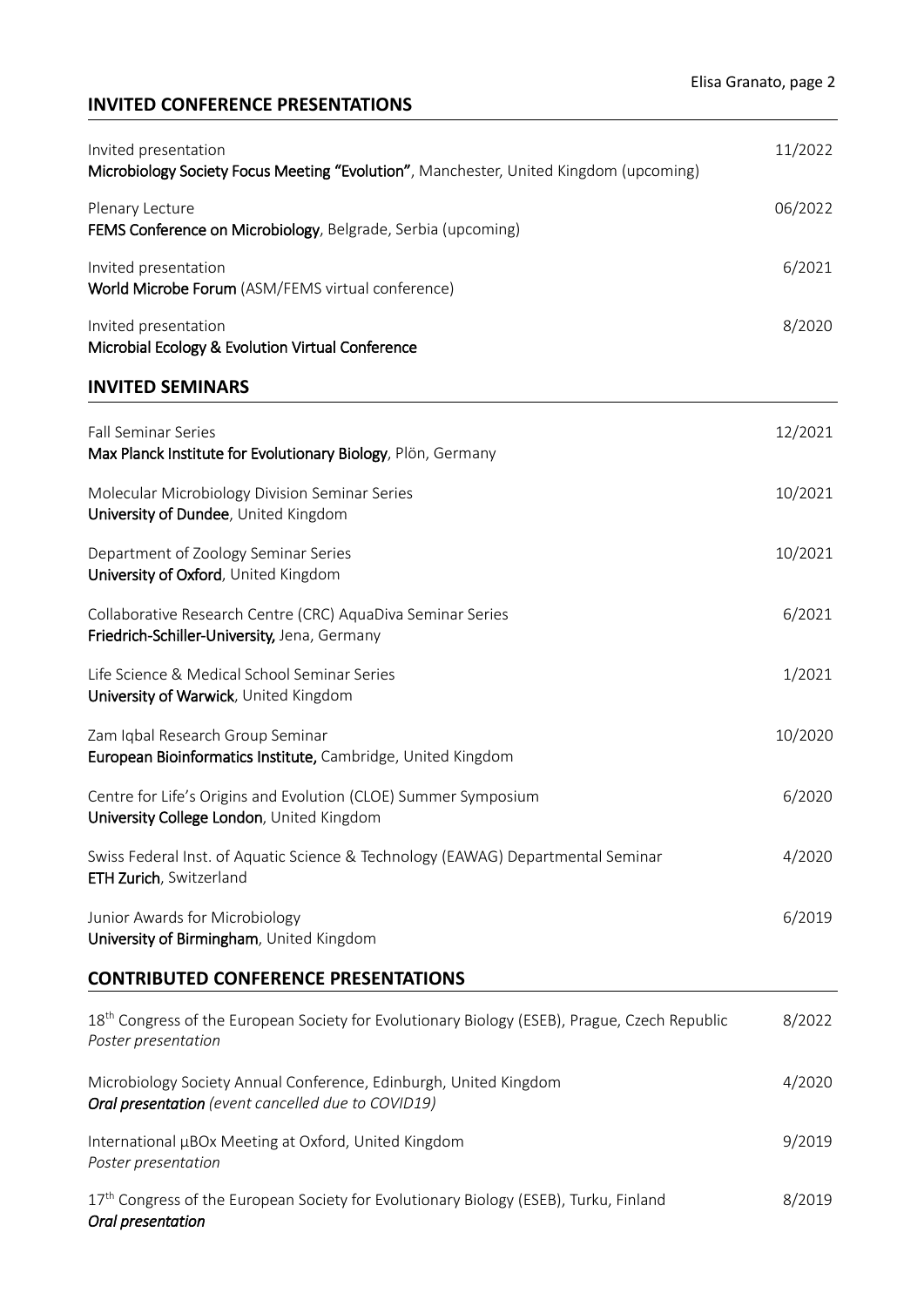# **CONTRIBUTED CONFERENCE PRESENTATIONS (cont.)**

| International Meeting on Phenotypic Heterogeneity and Sociobiology of Bacterial Populations<br>(SPP1617), Hohenkammer, Germany<br>Poster presentation                                    | 3/2019              |
|------------------------------------------------------------------------------------------------------------------------------------------------------------------------------------------|---------------------|
| 17 <sup>th</sup> International Symposium on Microbial Ecology (ISME), Leipzig, Germany<br>Poster presentation                                                                            | 8/2018              |
| 1 <sup>st</sup> International TRANSIT workshop on Cross-disciplinary Research, York, United Kingdom<br>Oral presentation                                                                 | 4/2018              |
| 16 <sup>th</sup> Congress of the European Society for Evolutionary Biology (ESEB), Groningen, Netherlands<br>Oral presentation                                                           | 8/2017              |
| 116 <sup>th</sup> General Meeting of the American Society of Microbiology (ASM), Boston, USA<br>Poster presentation                                                                      | 6/2016              |
| Behaviour, Ecology, Environment and Evolution Meeting, University of Zurich, Switzerland<br>Oral presentation                                                                            | 3/2015              |
| 15 <sup>th</sup> Congress of the European Society for Evolutionary Biology (ESEB), Lausanne, Switzerland<br>Poster presentation                                                          | 8/2015              |
| Evolutionary Medicine Conference, Zurich, Switzerland<br>Oral presentation                                                                                                               | 7/2015              |
| 15 <sup>th</sup> International Symposium on Microbial Ecology (ISME), Seoul, South Korea<br>Poster presentation                                                                          | 8/2014              |
| Workshop in Evolutionary Biology, Guarda, Switzerland<br>Oral presentation                                                                                                               | 6/2014              |
| <b>TEACHING</b>                                                                                                                                                                          |                     |
| Lead course organizer, Experimental Evolution<br>Department of Zoology, University of Oxford                                                                                             | 2/2019 - present    |
| Teaching assistant, Evolutionary Microbiology<br>Faculty of Science, University of Zurich                                                                                                | $2/2014 - 4/2017$   |
| Teaching assistant, General Microbiology<br>Department of Biology, LMU Munich                                                                                                            | 3/2010              |
| <b>SUPERVISION AND MENTORING</b>                                                                                                                                                         |                     |
| Mentoring Program, Department of Zoology, University of Oxford, United Kingdom<br>Co-development of a mentoring program between postdocs and PhD students;<br>Regular mentoring activity | $11/2019$ - present |
| Supervision of Master student, University of Oxford<br>Christian Kirk                                                                                                                    | 10/2021 - 5/2022    |
| Supervision of Bachelor student, University of Oxford<br>Christian Kirk                                                                                                                  | $4/2020 - 4/2021$   |
| <b>MEEVirtual Mentoring Program</b><br>Mentoring of junior researchers attending a scientific conference                                                                                 | 8/2020              |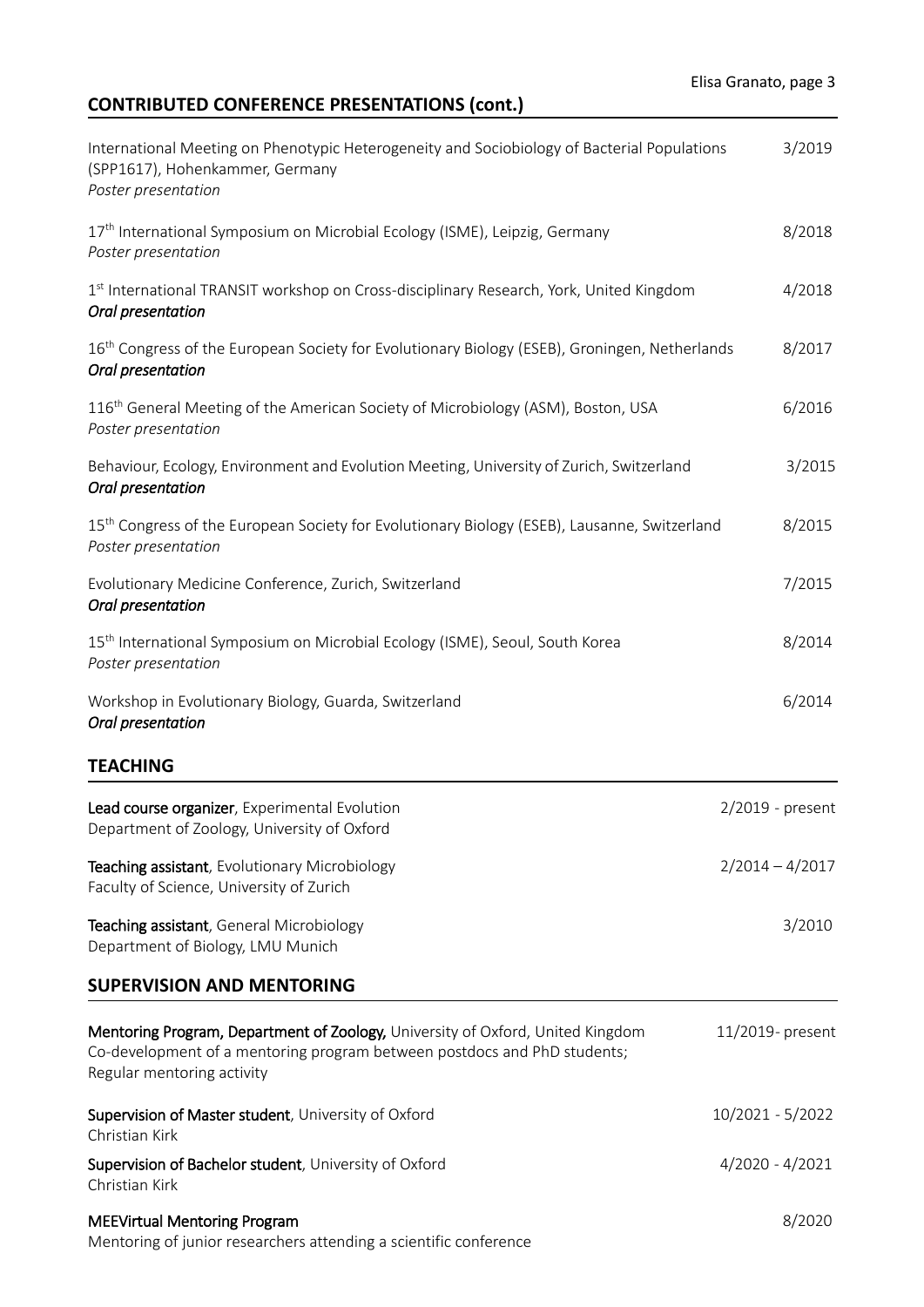# **SUPERVISION AND MENTORING (cont.)**

| PhD Mentoring Program, Life Science Graduate School Zurich<br>Mentoring of junior PhD students. Annika Hausmann, Arturo Rinaldi, Weronika Barcik                                                                                            | $6/2014 - 9/2017$  |
|---------------------------------------------------------------------------------------------------------------------------------------------------------------------------------------------------------------------------------------------|--------------------|
| Supervision of laboratory internship<br>Isa Moreno                                                                                                                                                                                          | 1/2015 - 4/2015    |
| <b>INSTITUTIONAL AND SUPPORT ACTIVITIES</b>                                                                                                                                                                                                 |                    |
| Personnel Committee - Research Staff Representative<br>Department of Zoology, University of Oxford, United Kingdom                                                                                                                          | 10/2021 - present  |
| FutureProfs, Department of Biochemistry, University of Oxford, United Kingdom<br>Founder of a peer-to-peer support group among postdoctoral researchers<br>working towards an academic career                                               | 11/2019 - present  |
| Early Career Researcher Network, University of Oxford, United Kingdom<br>Organization of scientific, social, and training events for early career researchers<br>Personnel Committee Representative; Social Media & Outreach Representative | $9/2018$ – present |
| Committee for Appointment of Faculty, University of Zurich, Switzerland<br>Representative for mid-level faculty                                                                                                                             | 2017               |
| <b>OUTREACH</b>                                                                                                                                                                                                                             |                    |
| Twitter<br>Active Twitter profile with >20'000 followers, regular interactions with general public<br>and dissemination of scientific content.                                                                                              | 2010 - present     |
| 'Tidbits of Research' Podcast<br>Interview about my research and life as a scientist, aimed at a general audience                                                                                                                           | 5/2022             |
| FEMS Podcast - 'Microbes and Us'<br>Interview about my research, career development in academia and more                                                                                                                                    | 7/2021             |
| Microbial Literacy Project<br>Co-development of a child-centric microbiology education framework for use in UK education<br>Topic: Microbial Communities and Social Behaviour                                                               | $9/2020 - 4/2021$  |
| Skype A Scientist<br>Skyping with class rooms around the world as part of the SkypeAScientist initiative                                                                                                                                    | $4/2019 - 6/2020$  |
| Article in New Scientist magazine<br>Contributed to popular science article on my recent publication                                                                                                                                        | 3/2020             |
| Chalk Talk Seminar, Dunn School of Pathology, University of Oxford, United Kingdom<br>Scientific presentation for a general audience, run by the Oxford Scientist magazine                                                                  | 11/2019            |
| Science Jam, Department of Zoology, University of Oxford, United Kingdom<br>Organization of - and participation in - a departmental event where researchers presented<br>their work in an accessible and creative way                       | 5/2019             |
| Oxford Scientist School, Oxford, United Kingdom                                                                                                                                                                                             | 1/2019             |

Guest judge for science writing competition for Secondary school pupils